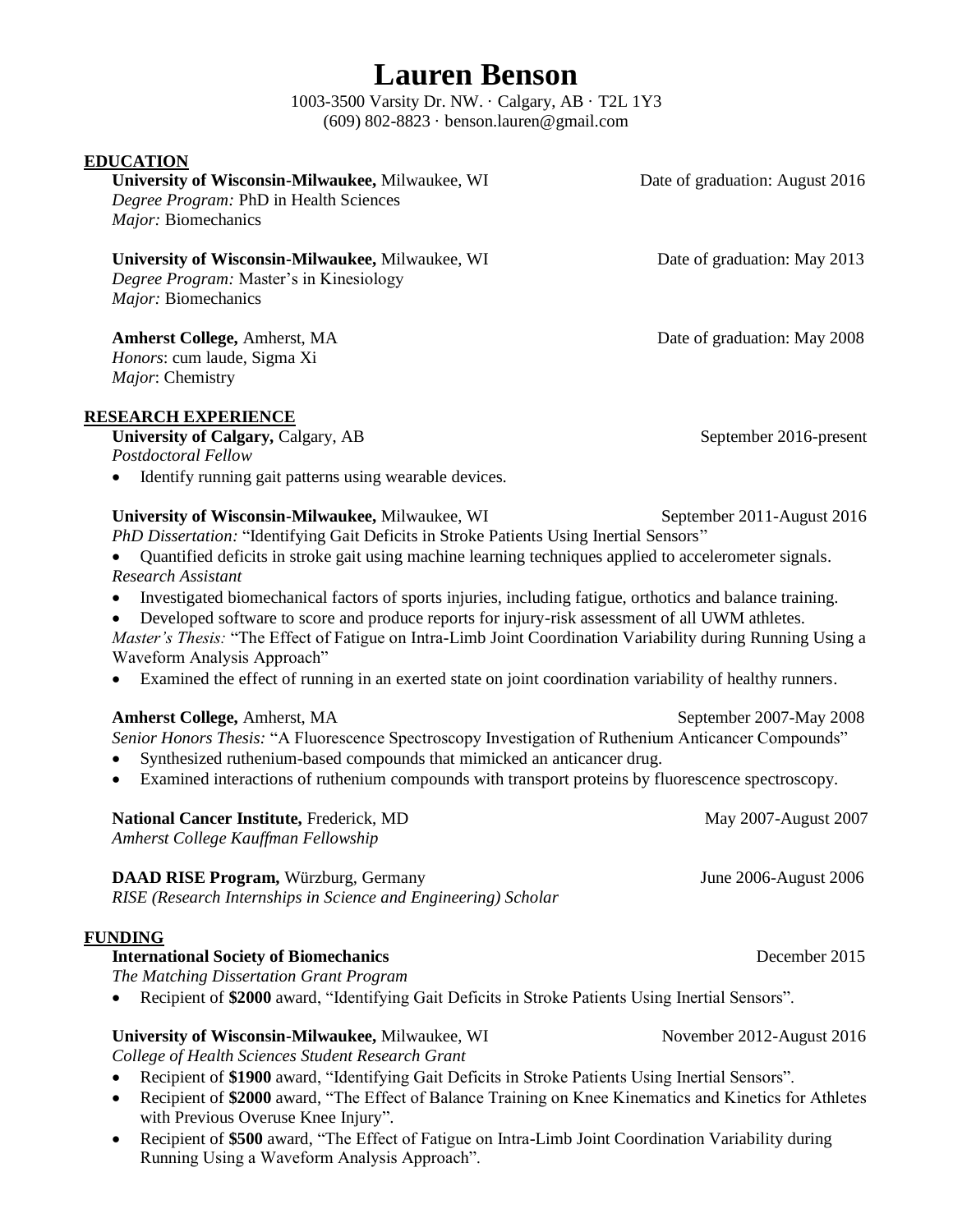#### **PUBLICATIONS**

- 1. **Benson, L. C.**, Almonroeder, T.G., & O'Connor, K. M. (in review). Quantifying knee mechanics during balance training exercises. *Human Movement Science*.
- 2. Almonroeder, T. G. & **Benson, L. C.** (2016). Sex differences in lower extremity kinematics and patellofemoral kinetics during running. *Journal of Sports Sciences*, Published online.
- 3. Almonroeder, T. G., **Benson, L. C.**, & O'Connor, K. M. (2016). The effect of a prefabricated foot orthotic on lower extremity mechanics during running in individuals with varying rearfoot dynamics. *Journal of Orthopaedic & Sports Physical Therapy*, Published online.
- 4. Almonroeder, T. G., **Benson, L. C.**, & O'Connor, K. M. (2015). Changes in patellofemoral joint stress during running with the application of a prefabricated foot orthotic. *International Journal of Sports Physical Therapy*, *10*(7), 967.
- 5. **Benson, L. C.**, & O'Connor, K. M. (2015). The effect of exertion on joint kinematics and kinetics during running using a waveform analysis approach. *Journal of Applied Biomechanics*, *31*(4), 250-257.
- 6. O'Connor, K. M., Johnson, C., & **Benson, L. C.** (2015). The effect of isolated hamstrings fatigue on landing and cutting mechanics. *Journal of Applied Biomechanics*, *31*(4), 211-220.
- 7. Almonroeder, T. G., **Benson, L. C.**, & O'Connor, K. M. (2015). The effect of a prefabricated foot orthotic on frontal plane joint mechanics in healthy runners. *Journal of Applied Biomechanics*, *31*(3), 149-158. doi:10.1123/JAB.2014-0100
- 8. Blees, J. S., Schmid, T., Thomas, C. L., Baker, A. R., **Benson, L.**, Evans, J. R., . . . Henrich, C. J. (2010). Development of a high-throughput cell-based reporter assay to identify stabilizers of tumor suppressor Pdcd4. *Journal of Biomolecular Screening, 15*(1) doi: 10.1177/1087057109351028
- 9. Bringmann, G., Ruedenauer, S., Bruhn, T., **Benson, L.**, & Brun, R. (2008). Total synthesis of the antimalarial naphthylisoquinoline alkaloid 5-epi-4 '-O-demethylancistrobertsonine C by asymmetric suzuki cross-coupling. *Tetrahedron, 64*(23) doi: 10.1016/j.tet.2008.03.087

#### **MANUSCRIPTS IN PREPARATION**

- 1. **Benson, L. C.**, Cobb, S. C., Hyngstrom, A., Keenan, K., G., Luo, J., & O'Connor, K. M. Identifying methods for quantifying foot clearance and foot clearance variability.
- 2. **Benson, L. C.**, Cobb, S. C., Hyngstrom, A., Keenan, K., G., Luo, J., & O'Connor, K. M. Predicting walking foot clearance from sagittal plane joint coordination.
- 3. **Benson, L. C.**, Cobb, S. C., Hyngstrom, A., Keenan, K., G., Luo, J., & O'Connor, K. M. Identifying group differences related to falls risk and obstacle avoidance.
- 4. **Benson, L. C.**, Cobb, S. C., Hyngstrom, A., Keenan, K., G., Luo, J., & O'Connor, K. M. Determining factors that affect obstacle avoidance ability.
- 5. **Benson, L. C.**, Cobb, S. C., Hyngstrom, A., Keenan, K., G., Luo, J., & O'Connor, K. M. Predicting joint kinematics related to obstacle avoidance from accelerometer signals.
- 6. **Benson, L. C.**, Cobb, S. C., Hyngstrom, A., Keenan, K., G., Luo, J., & O'Connor, K. M. Predicting obstacle avoidance ability using accelerometer signals.

#### **NON-REFEREED PUBLICATIONS**

**Benson, L.** & O'Connor, K. (2015). Running in an exerted state: mechanical effects. *Lower Extremity Review*, *7*(10).

#### **PRESENTATIONS**

- 1. Almonroeder, T., **Benson, L.**, & O'Connor, K.M. (2017). Sex differences in the vertical ground reaction force time series during running. Abstract for platform presentation. American Physical Therapy Association Combined Sections Meeting, San Antonio, TX
- 2. **Benson, L.**, Cobb, S., Hyngstrom, A., Keenan, K., Luo, J., & O'Connor, K. (2016). Predicting walking foot clearance from sagittal joint coordination. Abstract for poster presentation, Annual Meeting of the American Society of Biomechanics, Raleigh, NC
- 3. **Benson, L.**, Cobb, S., Hyngstrom, A., Keenan, K., Luo, J., & O'Connor, K. (2016). Predicting walking foot clearance from sagittal plane joint coordination. Abstract for podium and poster presentations, **Second Place in Student Competition** University of Wisconsin-Milwaukee College of Health Sciences Spring Research Symposium, Milwaukee, WI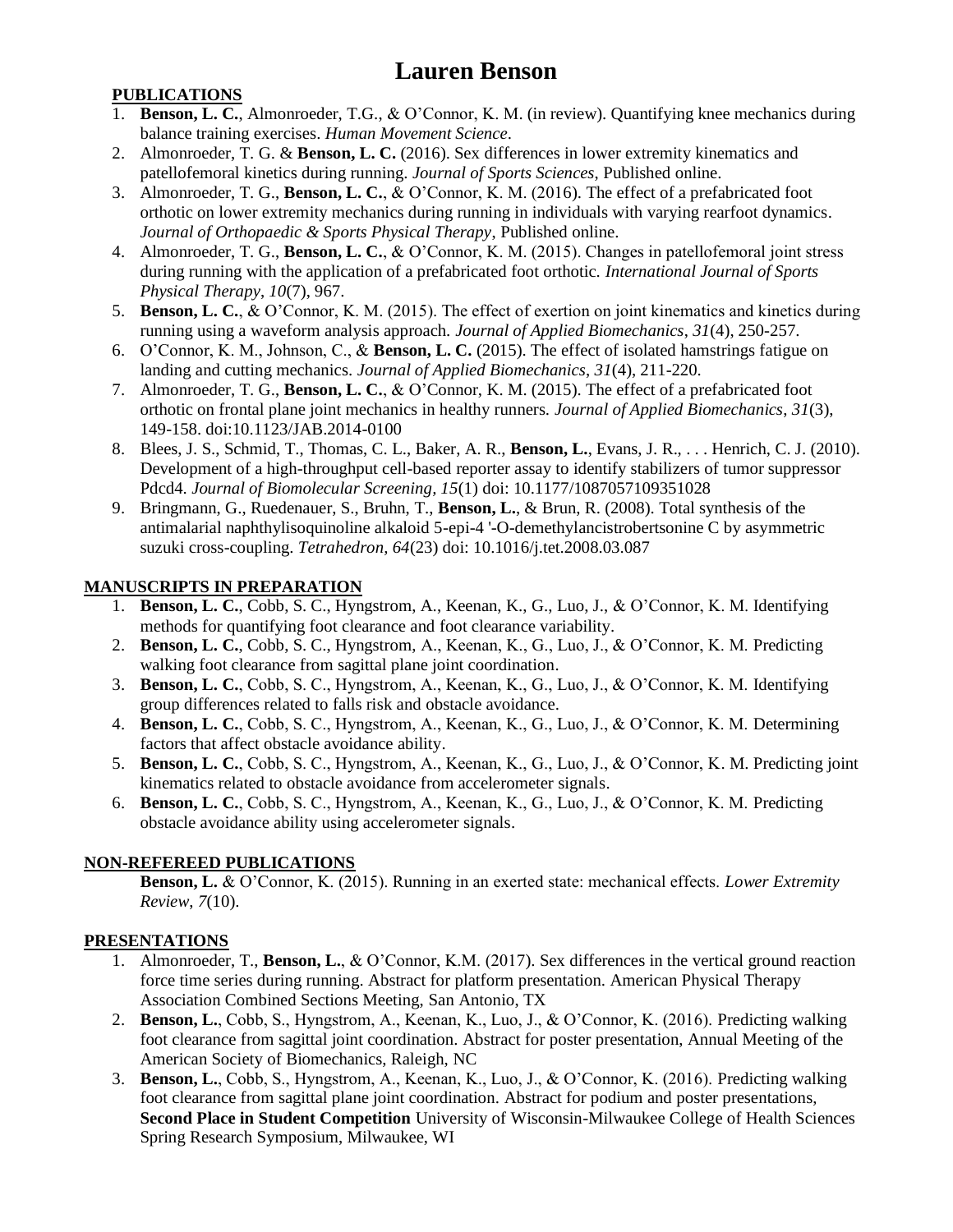#### **PRESENTATIONS CONTINUED**

- 4. **Benson, L.**, Almonroeder, T., & O'Connor, K.M. (2015). Making it count: using number of touch-downs during eyes closed single-leg stance to evaluate balance performance. Abstract for podium and poster presentations, University of Wisconsin-Milwaukee College of Health Sciences Fall Research Symposium, Milwaukee, WI
- 5. **Benson, L.** & O'Connor, K.M. (2015). Assessment of knee mechanics and muscle activity during balance exercises. Abstract for poster presentation, Annual Meeting of the American Society of Biomechanics, Columbus, OH
- 6. **Benson, L.** & O'Connor, K.M. (2015). Assessment of knee mechanics and muscle activity during balance exercises. Abstract for podium and poster presentations, **Second Place in Student Competition** University of Wisconsin-Milwaukee College of Health Sciences Spring Research Symposium, Milwaukee, WI
- 7. Almonroeder, T., **Benson, L.**, & O'Connor, K.M. (2015). The effect of a foot orthotic on frontal plane joint mechanics during running in groups with varying rearfoot motion. Abstract for poster presentation. American Physical Therapy Association Combined Sections Meeting, Indianapolis, IN
- 8. **Benson, L.**, & O'Connor, K.M. (2014). The effect of fatigue on joint kinematics during running using a waveform analysis approach. Abstract for poster presentation, **Finalist in the International Master's Student Paper Competition**, World Congress of Biomechanics, Boston, MA
- 9. Almonroeder, T., **Benson, L.**, & O'Connor, K.M. (2015). The effect of a prefabricated foot orthotic on frontal plane joint mechanics during running. Abstract for poster presentation, World Congress of Biomechanics, Boston, MA
- 10. **Benson, L.**, & O'Connor, K.M. (2014). The effect of fatigue on joint kinematics during running using a waveform analysis approach. Abstract for podium and poster presentations, University of Wisconsin-Milwaukee College of Health Sciences Spring Research Symposium, Milwaukee, WI
- 11. Almonroeder, T., **Benson, L.**, & O'Connor, K.M. (2014). The effect of a prefabricated foot orthotic on frontal plane joint mechanics during running. Abstract for podium and poster presentations, University of Wisconsin-Milwaukee College of Health Sciences Spring Research Symposium, Milwaukee, WI
- 12. **Benson, L.**, & O'Connor, K.M. (2013). The effect of fatigue on intra-limb joint coordination variability during running using a waveform analysis approach. Abstract for podium and poster presentations, University of Wisconsin-Milwaukee College of Health Sciences Spring Research Symposium, Milwaukee, WI
- 13. **Benson, L.**, & O'Hara, P.B. (2008). A fluorescence spectroscopy investigation of ruthenium anticancer compounds. Abstract for poster presentation. Smith College Intercollegiate Poster Session, Northampton, MA

#### **TEACHING EXPERIENCE**

*Dorm Head*

#### **University of Wisconsin-Milwaukee,** Milwaukee, WI September 2011-2015

*Kinesiology Department Ad hoc Instructor (Spring and Fall 2014, Fall 2015)* Developed lessons for and instructed students in undergraduate Biomechanics course. *Kinesiology Department Lecture and Laboratory Teaching Assistant (2011-12 and 2012-13)*

- Led two laboratory sections per semester in Biomechanics.
- Assisted students during lectures and out of class in introductory Kinesiology courses.

| <b>WyzAnt Tutoring, Milwaukee, WI</b><br>Science and Math Tutor                      | September 2011-May 2012  |
|--------------------------------------------------------------------------------------|--------------------------|
| <b>Center for Talented Youth, Baltimore, MD</b><br>Chemistry Instructor              | Summers 2009, 2011, 2012 |
| Williston Northampton School, Easthampton, MA<br><b>Chemistry Teacher</b>            | August 2008-June 2011    |
| Head of Track & Field Program                                                        |                          |
| <b>Assistant Varsity Field Hockey Coach</b><br>Assistant Varsity and JV Skiing Coach |                          |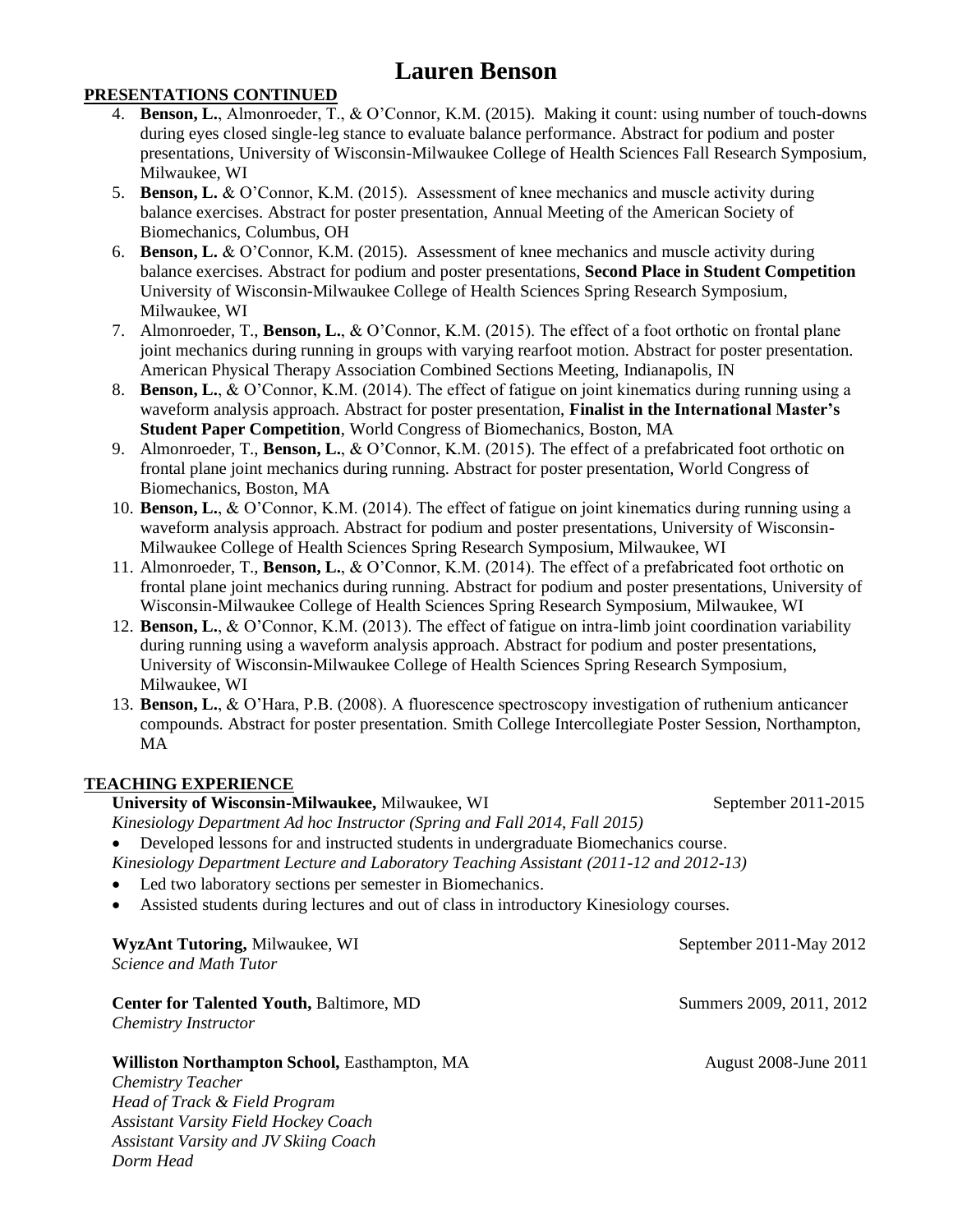| <b>Lauren Benson</b>                                                                                                       |                          |  |
|----------------------------------------------------------------------------------------------------------------------------|--------------------------|--|
| <b>TEACHING EXPERIENCE CONTINUED</b>                                                                                       |                          |  |
| <b>Amherst College, Amherst, MA</b>                                                                                        | September 2005-May 2008  |  |
| Chemistry Department Lecture and Laboratory Teaching Assistant, Tutor                                                      |                          |  |
| PROFESSIONAL EXPERIENCE                                                                                                    |                          |  |
| <b>USA Field Hockey, Colorado Springs, CO</b>                                                                              | October 2013-June 2013   |  |
| Head Futures Coach, Wisconsin                                                                                              |                          |  |
| Coached elite field hockey student-athletes in the state of Wisconsin.                                                     |                          |  |
| University School of Milwaukee, River Hills, WI                                                                            | August 2012-October 2015 |  |
| Head Varsity Reserve/JV Field Hockey Coach                                                                                 |                          |  |
| Coached student-athletes in varsity- and JV-level field hockey                                                             |                          |  |
| Nomads Field Hockey Club, Northampton, MA                                                                                  | December 2008-March 2011 |  |
| U-19/U-14 Coach                                                                                                            |                          |  |
| Coached a local indoor field hockey team in tournaments throughout New England and nationally.                             |                          |  |
| <b>PROGRAMMING SKILLS</b>                                                                                                  |                          |  |
| <b>Titanium Certified Developer</b>                                                                                        | December 2013-present    |  |
| Certified to create and distribute mobile applications for all smart phones.<br>٠                                          |                          |  |
| <b>MATLAB</b>                                                                                                              | September 2011-present   |  |
| Proficient in using MATLAB to create custom software for data analyses.                                                    |                          |  |
| <b>AWARDS</b>                                                                                                              |                          |  |
| University of Calgary, Calgary, AB                                                                                         | September 2016-present   |  |
| Eyes High Postdoctoral Scholar Fellowship (2016-18)                                                                        |                          |  |
| University of Wisconsin-Milwaukee, Milwaukee, WI                                                                           | May 2013-August 2016     |  |
| Distinguished Graduate Student Fellowship awarded to UWM's most academically excellent graduate<br>٠<br>students (2015-16) |                          |  |
| College of Health Sciences Alumni Chapter Scholarship for strong academic work (2015-16)<br>٠                              |                          |  |
| Chancellor's Graduate Student Award for scholarly activity in the College of Health Sciences (2014-15)<br>$\bullet$        |                          |  |
| Georgio Sanna Memorial Scholarship for graduate studies in Kinesiology (2013-2014 and 2014-2015)                           |                          |  |
| <b>Amherst College, Amherst, MA</b>                                                                                        | May 2006-May 2008        |  |
| Everett H. Pryde Research Award for outstanding teaching assistance and research (2008)<br>٠                               |                          |  |
| Computer Center Prize for outstanding contributions in the Computer Center (2008)<br>$\bullet$                             |                          |  |
| Eugene Wilson Award for preeminent student-athlete in sportsmanship at Amherst (2008)<br>$\bullet$                         |                          |  |
| Samuel Bowles Prize for proficiency in journalism (2008)<br>$\bullet$                                                      |                          |  |
| Sphinx Spoon Award for student that best promotes Amherst Athletics (2005-06, 2006-07)<br>$\bullet$                        |                          |  |
| Friends of Amherst Field Hockey Award (2007)<br>$\bullet$                                                                  |                          |  |
| Friends of Amherst Track and Field Award (2007-08)<br>$\bullet$                                                            |                          |  |
| NESCAC All-Sportsmanship team for Field Hockey (2007)<br>$\bullet$                                                         |                          |  |
| NESCAC All-Sportsmanship team for Track and Field (2007-08)<br>$\bullet$                                                   |                          |  |
| NESCAC and NFHCA All-Academic team for Field Hockey (2006, 2007)<br>$\bullet$                                              |                          |  |
| NESCAC All-Academic team for Indoor (2007, 2008) and Outdoor Track and Field (2007, 2008)<br>$\bullet$                     |                          |  |
| <b>LEADERSHIP ROLES</b>                                                                                                    |                          |  |
| University of Wisconsin-Milwaukee, Milwaukee, WI                                                                           | August 2012-August 2016  |  |
| President of Kinesiology Graduate Association (2013-16)                                                                    |                          |  |

- Vice President of Kinesiology Graduate Association (2012-13)
- Black & Gold Committee representative to the College of Health Sciences (2012-16)